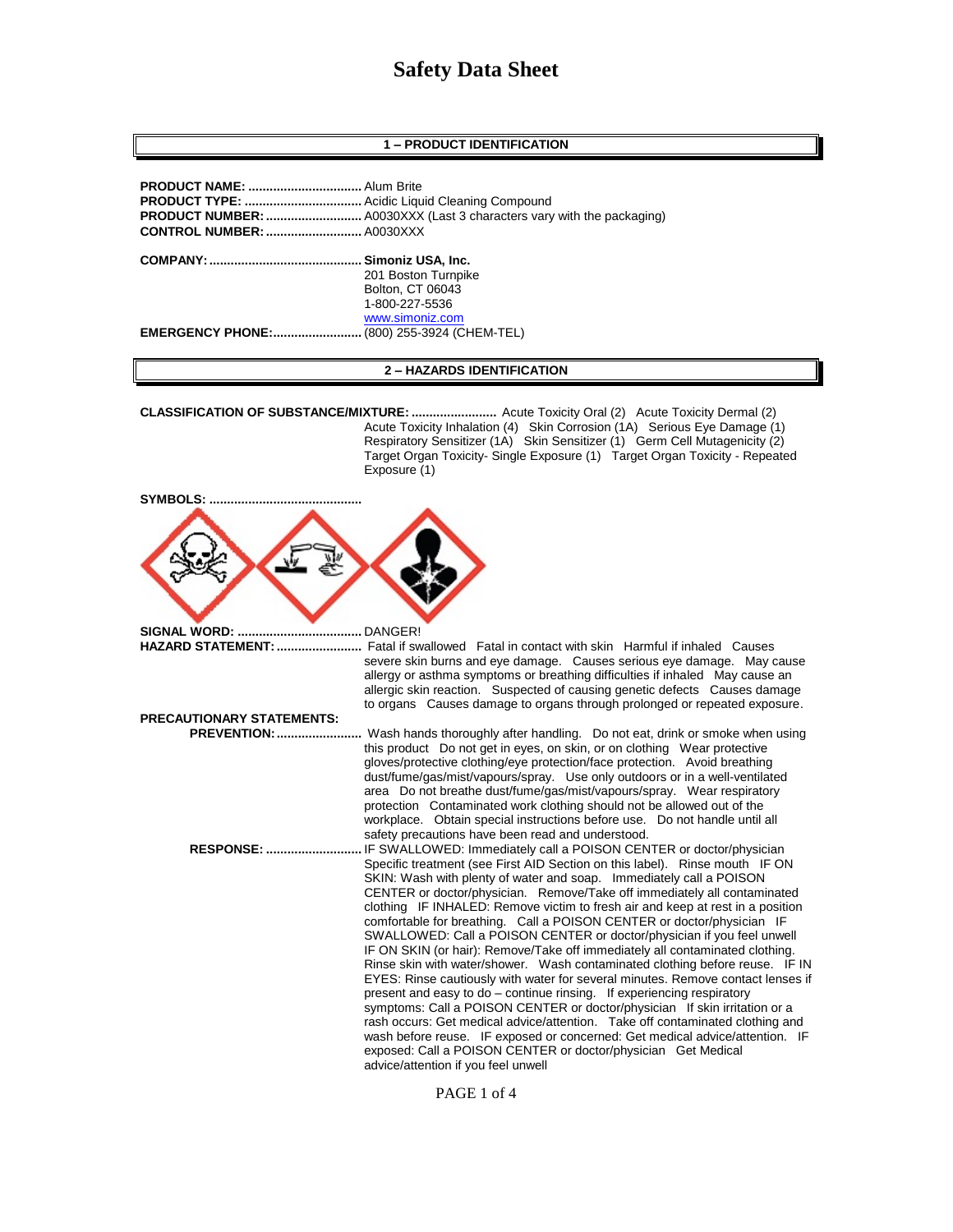# **Safety Data Sheet**

 **STORAGE:..............................** Store locked up. Store in a well ventilated place. Keep container tightly closed.  **DISPOSAL:.............................** Dispose of container and contents in accordance with local regulations.

# **3 – COMPOSITION / INFORMATION ON INGREDIENTS**

Water 7732-18-5 Phosphoric Acid<br>
Hydrofluoric Acid<br>
17664-39-3 Hydrofluoric Acid

# **INGREDIENT C.A.S. NUMBER**

Percentages of ingredients are being withheld as trade secret information. This information will be disclosed as necessary to authorized individuals.

### **4 – FIRST-AID MEASURES**

| <b>BREATHING (INHALATION): </b><br>SWALLOWING (INGESTION): | . If this product is inhaled, get immediate medical attention!<br>. DO NOT INDUCE VOMITING! Drink a large quantity of water, followed by either<br>milk or a minimum of 2 teaspoons of milk of magnesia. Do not attempt to give<br>liquids to an unconscious person. Get immediate medical attention!                                                                                                                                         |
|------------------------------------------------------------|-----------------------------------------------------------------------------------------------------------------------------------------------------------------------------------------------------------------------------------------------------------------------------------------------------------------------------------------------------------------------------------------------------------------------------------------------|
|                                                            | Flush eyes with a large quantity of fresh water for at least 15 minutes. Apply ice<br>compresses and GET IMMEDIATE EMERGENCY MEDICAL ATTENTION by an<br>eye specialist. It may be necessary to take victim to a hospital emergency room.                                                                                                                                                                                                      |
| <b>SKIN (DERMAL): </b>                                     | Rinse completely from hands, face and clothing. Flush skin with fresh water for<br>at least 15 minutes. Treat skin with lced agueous solution of Benzalkonium<br>Chloride 0.13%. This can be purchased from most drug stores as "Zephiran"<br>concentrate (Winthrop). To make solution, dilute "Zephiran" concentrate 1 ounce<br>to 1 gallon of water. Get immediate hospital emergency treatment. DO NOT<br>apply this solution to the eyes. |
| <b>NOTE TO PHYSICIAN: </b>                                 | Calcium Gluconate gel(2.5%) may also be used to treat skin exposures.                                                                                                                                                                                                                                                                                                                                                                         |

### **5 – FIRE-FIGHTING MEASURES**

|                                                  | <b>EXTINGUISHING MEDIA: </b> This product is non-flammable. Use extinguishing media suitable for materials |  |
|--------------------------------------------------|------------------------------------------------------------------------------------------------------------|--|
|                                                  | already burning.<br>SPECIAL FIRE FIGHTING PROCEDURES:  Firefighters working in areas where this product is |  |
|                                                  | present should be equipped with an approved, fully enclosed SCBA with a plastic<br>hood window.            |  |
| UNUSUAL FIRE AND EXPLOSION HAZARDS:  None known. |                                                                                                            |  |

### **6 – ACCIDENTAL RELEASE MEASURES**

| <b>SPILL PROCEDURES:</b> Dike to prevent spillage into streams or sewer systems. Consult local, state and |
|-----------------------------------------------------------------------------------------------------------|
| federal authorities.                                                                                      |
|                                                                                                           |
|                                                                                                           |

# **7 – HANDLING and STORAGE**

**STORAGE:............................................** Do not store in metal or glass containers. Store at ambient temperatures. Keep from freezing. Product mist will etch glass. DO NOT TRANSFER TO UNMARKED CONTAINERS. KEEP AWAY FROM CHILDREN. **HANDLING: ..........................................** Under normal use according to label instructions, special protection should not be necessary. Wear eye protection if product is likely to splash.Do not place this product in an unmarked container! Keep away from children! Spilled material is slippery.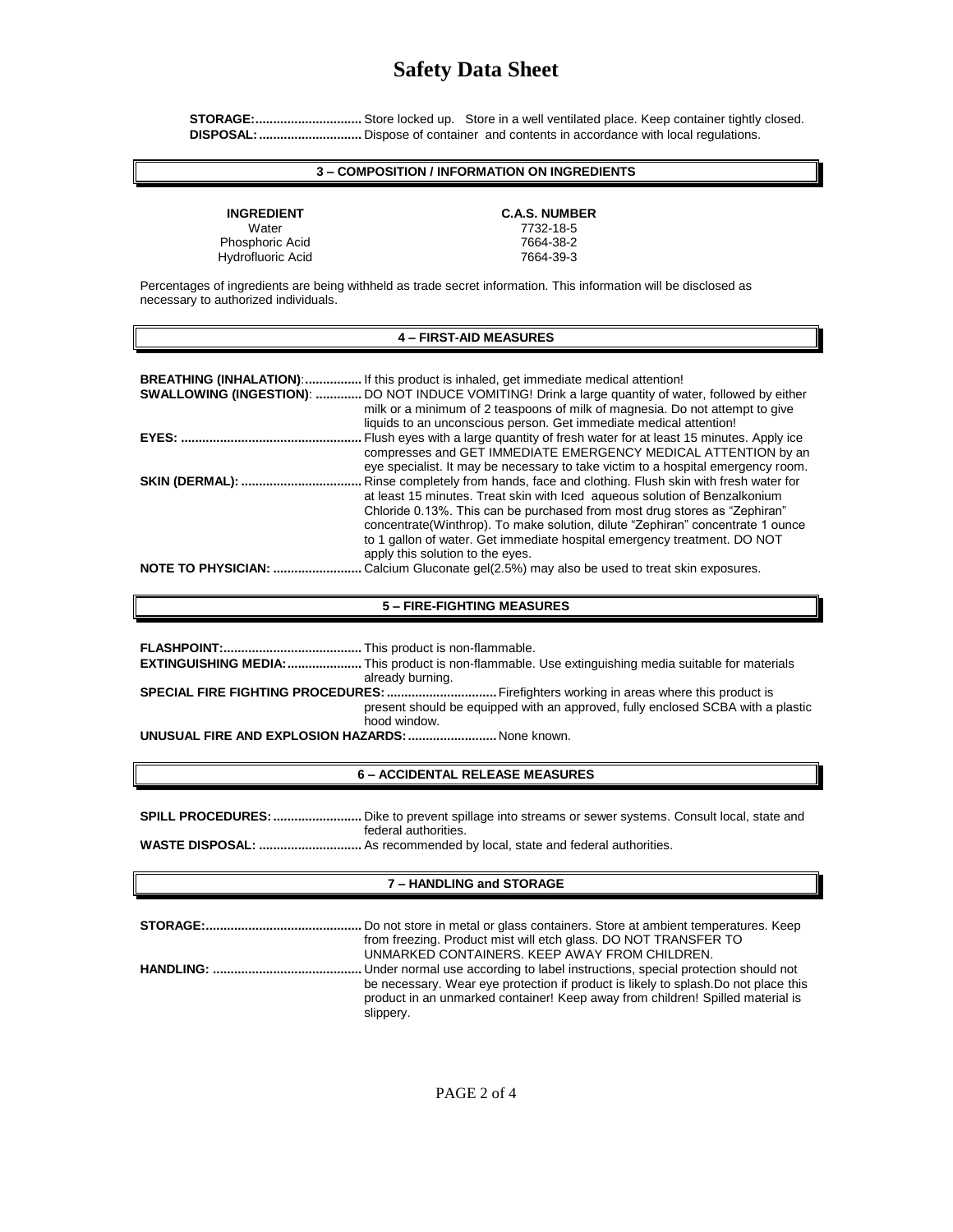| <b>8 – EXPOSURE CONTROLS / PERSONAL PROTECTION</b> |  |  |
|----------------------------------------------------|--|--|
|----------------------------------------------------|--|--|

| <b>PROTECTIVE CLOTHING: </b><br><b>ADDITIONAL MEASURES: </b> | <b>RESPIRATORY PROTECTION:</b> If necessary, use an OSHA approved respirator for acid gases.<br>Nitrile, vinyl or neoprene gloves. Splash goggles and face shield. Protective<br>outerwear and boots.<br>Under normal use according to label instructions, special protection should not<br>be necessary. Wear eye protection if product is likely to splash. Do not place this<br>product in an unmarked container! Keep away from children! Spilled material is<br>slippery. |                                                                    |  |
|--------------------------------------------------------------|--------------------------------------------------------------------------------------------------------------------------------------------------------------------------------------------------------------------------------------------------------------------------------------------------------------------------------------------------------------------------------------------------------------------------------------------------------------------------------|--------------------------------------------------------------------|--|
| <b>INGREDIENT</b>                                            | <b>C.A.S. NUMBER</b>                                                                                                                                                                                                                                                                                                                                                                                                                                                           | <b>PEL</b>                                                         |  |
| Water<br>Phosphoric Acid<br>Hydrofluoric Acid                | 7732-18-5<br>7664-38-2<br>7664-39-3                                                                                                                                                                                                                                                                                                                                                                                                                                            | No limits established<br>1mg/m3TLV,3mg/m3STEL<br>3 ppm, 6 ppm STEL |  |

**9 – PHYSICAL / CHEMICAL PROPERITES**

| BOILING POINT RANGE:  N/A                 |  |
|-------------------------------------------|--|
|                                           |  |
| <b>EVAPORATION RATE:  N/A</b>             |  |
| FLAMMABILITY (solid/gas):  N/A            |  |
|                                           |  |
|                                           |  |
| VAPOR DENSITY (AIR=1):  N/A               |  |
|                                           |  |
| SOLUBILITY IN WATER:  Completely soluble. |  |
| PARTITION COEFFICIENT:  N/A               |  |
| <b>AUTO-IGNITION TEMPERATURE: N/A</b>     |  |
| <b>DECOMPOSITION TEMPERATURE:  N/A</b>    |  |
|                                           |  |
|                                           |  |

### **10 – STABILITY and REACTIVITY**

| HAZARDOUS DECOMP.:  This product not known to polymerize. |            |
|-----------------------------------------------------------|------------|
|                                                           |            |
|                                                           | materials. |

## **11 – TOXICOLOGICAL INFORMATION**

**ROUTE(S) OF ENTRY: .........................** Inhalation, skin absorption, or ingestion.

**LISTED CARCINOGEN: .......................** None over 0.1%.

**MEDICAL CONDITION AGGRAVATED:.....................................** None known.

**INHALATION:........................................** Inhalation of significant amounts of this product can cause damage to lungs resulting in edema. If victim shows signs of distress, remove to fresh air and get immediate medical attention. **INGESTION: .........................................** This material can cause burns and serious damage to throat, esophagus and

**EYES: ...................................................** Can cause serious burns and/or blindness.

**SKIN (DERMAL): ..................................** This product can cause burns that are not immediately painful. This product will also damage underlying tissues such as nerves or bone. Treat all exposures as serious. **ACUTE TOXICITY\* (ORAL):…… ..........** 13 mg/kg

stomach.